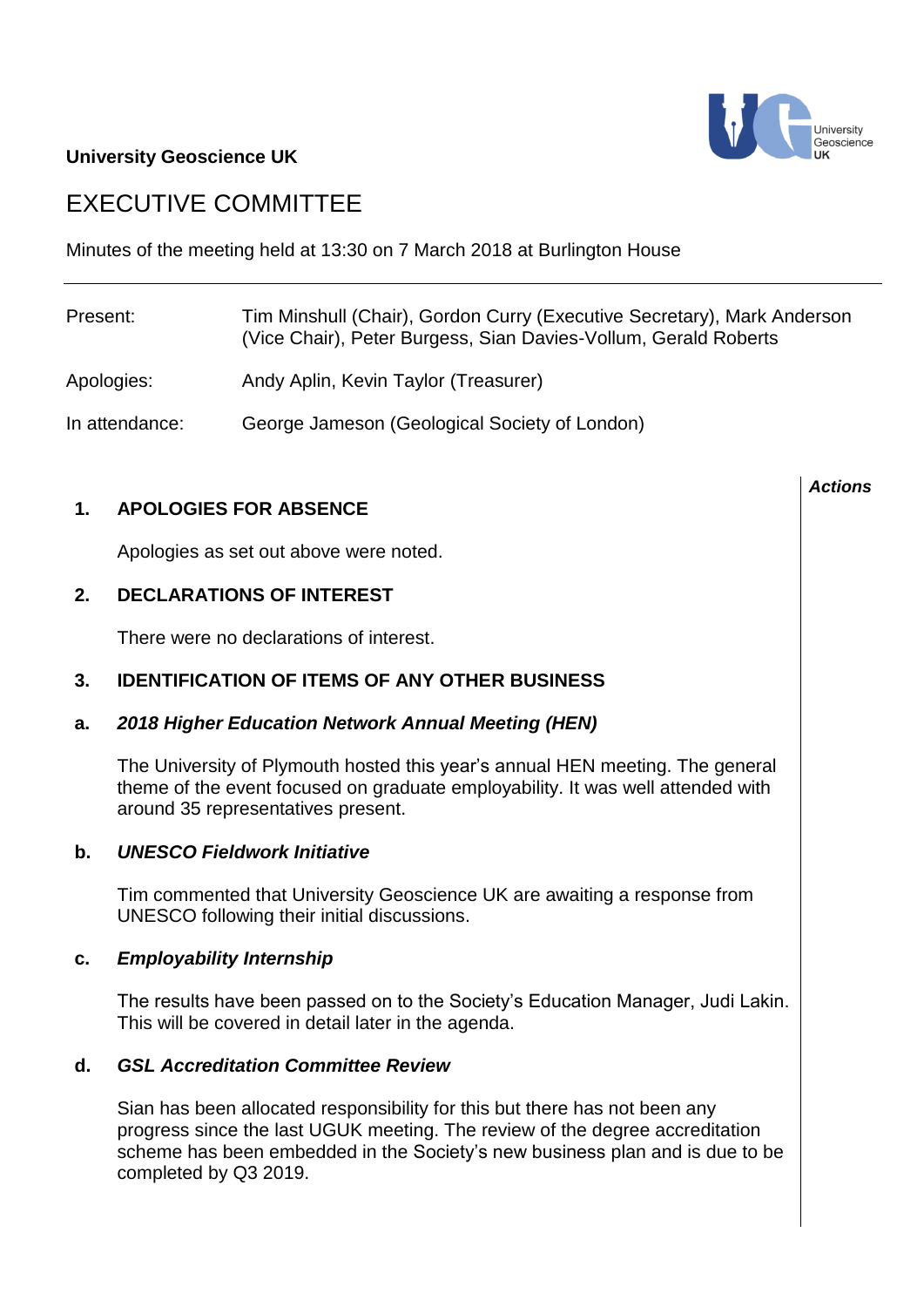# **4. MINUTES OF THE LAST EXECUTIVE COMMITTEE MEETING**

The minutes were approved.

# **5. MEMBERSHIP OF THE EXECUTIVE**

Tim informed the committee that he intends to step down as Chair in May. Mark Anderson has been named as his successor. Gordon reported that he will be retiring in September, this will see him step down as University Geoscience UK's Executive Secretary. Gordon added that Sian might be willing to succeed him as Executive Secretary. However, a potential snag was identified, as the University of Derby do not have secretarial administrative support. This detail will need to be looked at further. Gordon mentioned that Margaret Jackson might be willing to carry on in her administrative role but he will need to enquire with her before confirming.

Tim pointed out that a Vice-Chair will need to be identified as well as having another member to attend the Joint Higher Education Committee meetings while the identification of a new Vice-Chair is carried out. The Executive agreed that it would be a good idea for Sian to attend the June meeting of the Joint Higher Education Committee if she is available.

A timescale of the 1<sup>st</sup> of June was earmarked for suggestions of potential Vice-Chairs, as it would be ideal for them to be in post before the June meeting. Gordon stated that he would circulate a notice to all members.

# **6. REPORT FROM THE JOINT HIGHER EDUCATION COMMITTEE**

### *Geoweek*

Gordon began by bringing Geoweek to the committee's attention. He has yet to circulate an email advertising it because the website is not active. However, there is an alternative version on the BGS's website. The committee were pleased that the Society is keen to promote Geoweek. Peter confirmed that he would get in touch with Chris King and enquire about the website issue.

# *Internships*

Gordon reported that the internship information has been uploaded onto the Society's Careers Portal. The Society has requested a number of specific job titles that are yet to be included on the portal. These included GIS, mud logger, geography teacher, renewable energy, nuclear research, post-doctoral research, young professors and PhD students excluding sedimentology. Gordon will circulate an email to the wider membership detailing this.

# **GSL Head of Development**

The Society announced at the JHEC meeting that it plans to appoint a Head of Development. Fundraising will be a key aspect of their job spec. With this in mind, the Society asked UGUK to provide them with information on how they would efficiently spend grants and bursaries to support both under and postgraduates. A number of areas were flagged; these included special fieldwork and teaching

*GC*

*PB*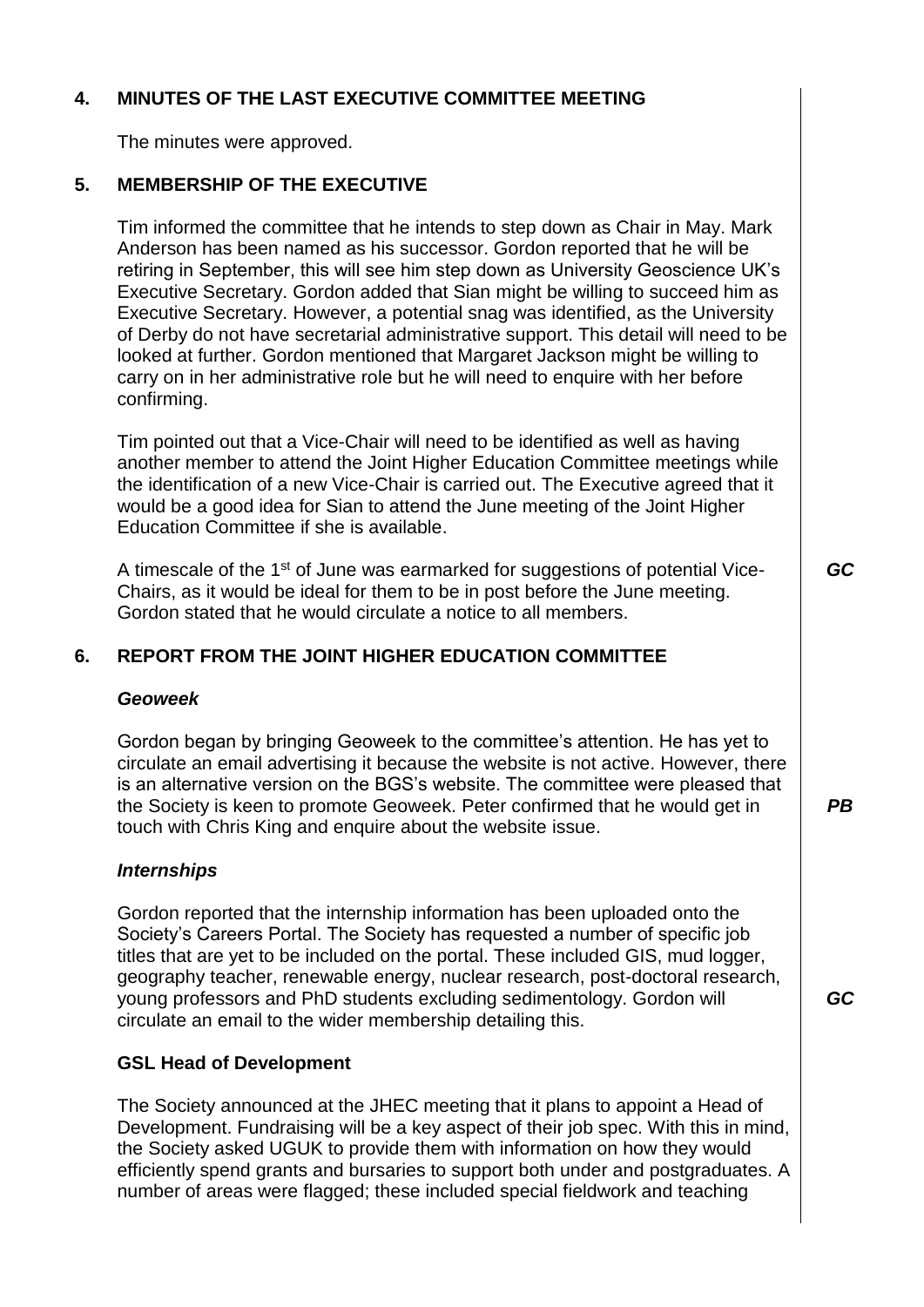|    | equipment, DTP students for fieldwork, conferences and lab work, a hardship<br>fund, and for potential expeditions.<br>New UGUK project to look into skills needed by Industry                                                                                                                                                                                                                                   |            |
|----|------------------------------------------------------------------------------------------------------------------------------------------------------------------------------------------------------------------------------------------------------------------------------------------------------------------------------------------------------------------------------------------------------------------|------------|
|    | Gordon began by stating that, currently, there seems to be a mismatch between<br>recent graduate skills and what skills employers deem necessary. This potential<br>project would be mutually beneficial to both UGUK and the Society but it was felt<br>that UGUK should lead on it.                                                                                                                            |            |
|    | It was agreed that UGUK could commission an intern to undertake certain<br>components of the project but the executive will need to identify the roles and<br>responsibilities and map out the next steps. It was agreed that the project should,<br>once completed, outline the specific skills employers seek when they are<br>recruiting.                                                                     |            |
|    | Gordon drew the committee's attention to the Canadian version of Chartership,<br>which details over a five-year period what skills a graduate should be acquiring.<br>This, it was agreed, would be a useful information base to begin with. This falls<br>under Rebecca's remit but as she is on maternity leave, Sian will cover this in her<br>absence.                                                       |            |
|    | A report produced by the Society in 2012 titled 'Geoscience skills needs of UK<br>industry' was mentioned and could be a useful baseline document to use. Sian<br>will contact Nic Bilham and ask for a pdf copy. Sian also added that the University<br>of Derby have conducted a somewhat similar report. She intends to discuss this<br>with colleagues in-house to gather how they structured their project. | <b>SDV</b> |
|    | It was agreed that a number of groups would be approached for their views and<br>opinions. These included PESGB, Ground forum as well as specific Geological<br>Society Committee members. Once the over-arching question has been<br>sufficiently framed, it should make it easier for the committee when approaching<br>representatives of external bodies.                                                    |            |
|    | <b>Geological Society Business Plan</b>                                                                                                                                                                                                                                                                                                                                                                          |            |
|    | Gordon noted that the Society has produced a new business plan. A version was<br>brought to the earlier meeting, which highlighted common areas of work that<br>relate to the Society and UGUK. The Executive have been asked if they can<br>identify contacts who may be suitable to be approached for certain Society<br>activities. Gordon will circulate the document to the Executive.                      | GC         |
| 7. | <b>REPORT FROM THE CHAIR</b>                                                                                                                                                                                                                                                                                                                                                                                     |            |
|    |                                                                                                                                                                                                                                                                                                                                                                                                                  |            |

Tim began by acknowledging that this will be the last meeting he will chair, as Mark Anderson will be taking over in May. A specific date will need to be decided.

The Future Science report remains an outstanding action. Tim noted that Marie Edmonds, the Society's Science Secretary, would now be assisting in its production. Given that Nic Bilham will be leaving the Society in June and Tim stepping down as Chair in May, this should act as an added motivation to have it concluded before their leaving dates.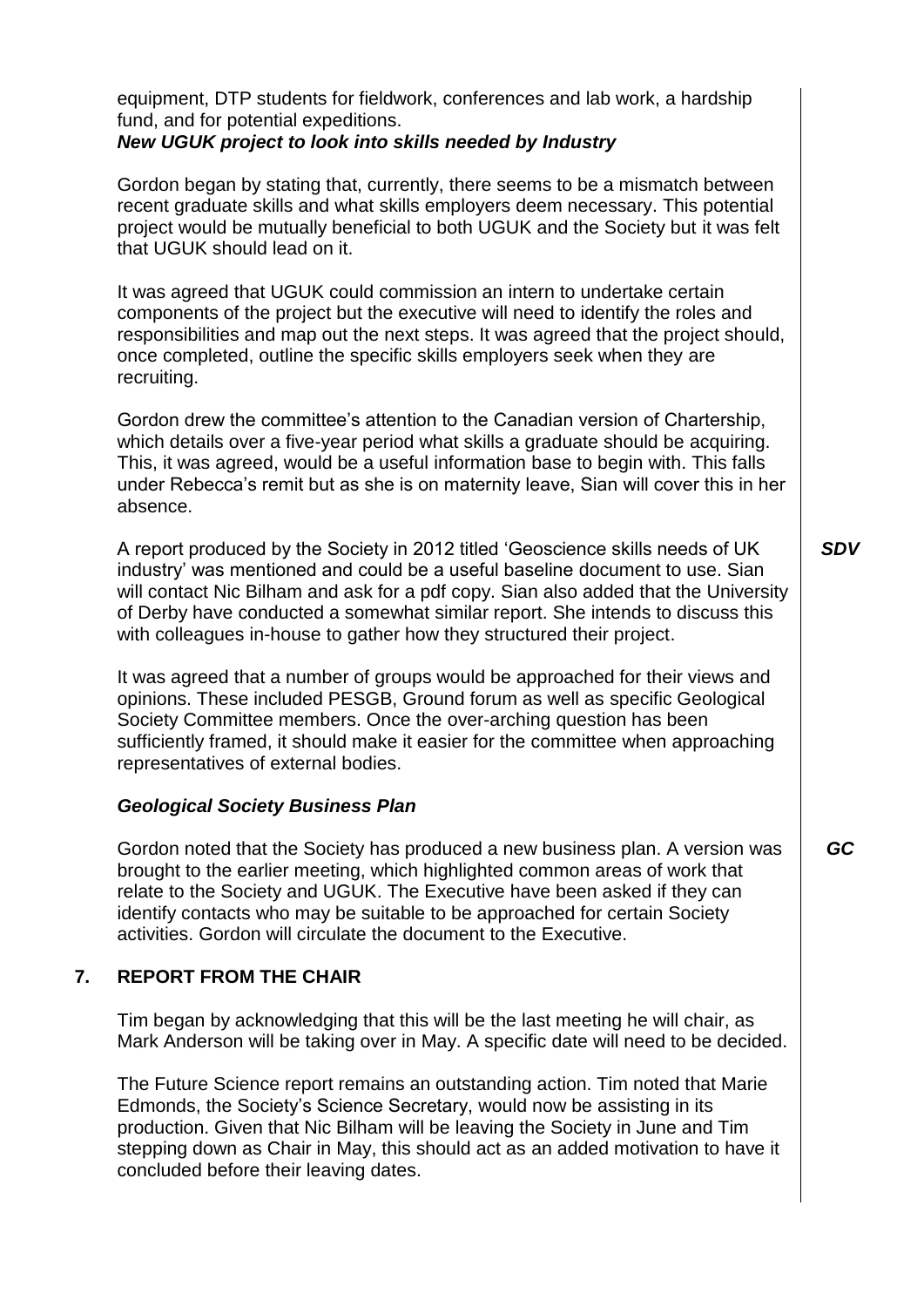|     | Gordon raised the question of representation at the next meeting. He enquired<br>with Sian to see if she would be available to attend the next meeting of the Joint                                                                                                                                                                                                                                         |            |
|-----|-------------------------------------------------------------------------------------------------------------------------------------------------------------------------------------------------------------------------------------------------------------------------------------------------------------------------------------------------------------------------------------------------------------|------------|
|     | Higher Education Committee. Sian is unsure if she will be available due to prior<br>commitments.                                                                                                                                                                                                                                                                                                            |            |
|     | Tim, in his role as Chair, represents UGUK on the BGS Advisory Committee. He<br>explained that Mark would take over this responsibility. BGS are currently<br>advertising for potential members for their newly established board. This will<br>come into existence on 1 April 2018. The next meeting of the Advisory Committee<br>will be taking place on 16 May. Tim and Mark plan to attend the meeting. |            |
| 8.  | <b>REPORT FROM THE EXECUTIVE SECRETARY</b>                                                                                                                                                                                                                                                                                                                                                                  |            |
|     | Gordon recalled that members had agreed to look into what Athena SWAN data<br>respective institutions held, with the aim of potentially extracting data from it. It<br>was agreed that institution level submissions would not be suitable to UGUK.                                                                                                                                                         |            |
|     | UCAS data seems to be more suitable but the Executive will need to establish a<br>list of questions in order to gather a geoscience specific report. The Society<br>intend to get in touch with UCAS and HESA to understand what is possible.                                                                                                                                                               | <b>GSL</b> |
|     | Mark recalled that CHUGD had access to HEIDI Plus and stated that he will<br>enquire to see if the account is still active.                                                                                                                                                                                                                                                                                 | МA         |
| 9.  | <b>REPORT FROM THE TREASURER</b>                                                                                                                                                                                                                                                                                                                                                                            |            |
|     | In Kevin's absence, Gordon briefly highlighted the financial health of UGUK. The<br>balance on the account stands at £5405.40. Kevin is currently chasing those<br>departments who have yet to pay their subscription fee.                                                                                                                                                                                  |            |
| 10. | <b>REPORTS FROM OTHER MEMBERS OF THE EXECUTIVE</b>                                                                                                                                                                                                                                                                                                                                                          |            |
|     | <b>Video Competition</b>                                                                                                                                                                                                                                                                                                                                                                                    |            |
|     | Peter informed the committee that the video competition is still ongoing but he<br>has only received one response so far. Peter remains hopeful that over the<br>coming months this will improve.                                                                                                                                                                                                           |            |
|     | <b>IAGD UK Chapter launch</b>                                                                                                                                                                                                                                                                                                                                                                               |            |
|     | Sian drew the committee's attention to the International Association for<br>Geoscience Diversity establishing a UK Chapter, which will be known as Diversity<br>in Geoscience UK (Dig-UK), and suggested that UGUK should connect with them.                                                                                                                                                                |            |
|     | It was agreed that UGUK would have at least one representative attend the<br>launch event in June. Mark indicated that he would be happy to take up a liaison<br>role initially. The details of the launch event will be circulated to the membership.                                                                                                                                                      |            |

# **11. DATES, FORMAT AND THEMES FOR THE FUTURE MEETINGS AND PROJECTS**

The committee discussed potential topics for its next thematic meeting. Gordon and Mark have discussed one possible theme concerning the future of UK